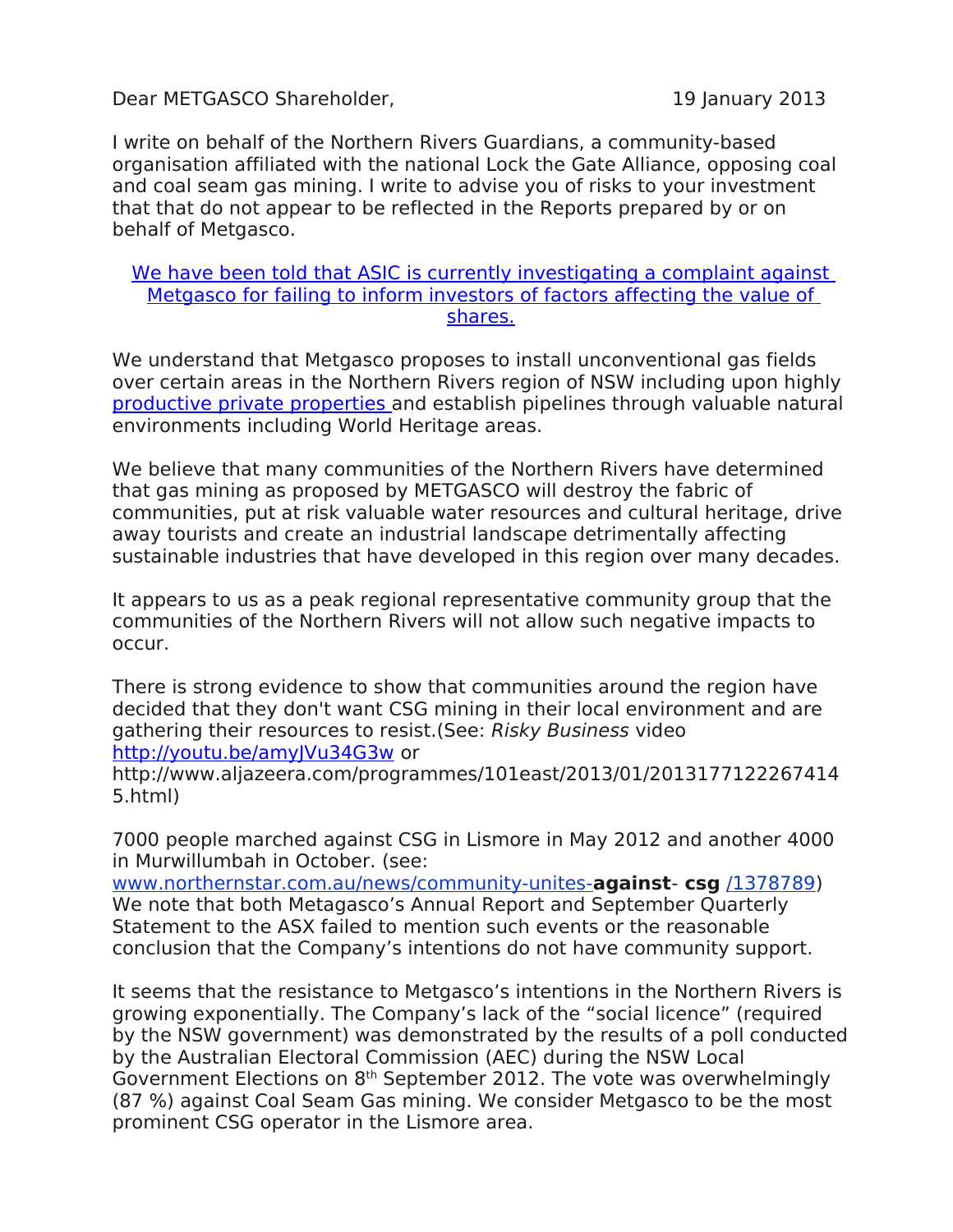Thousands of landholders in the Northern Rivers have locked their gates and are linking with their neighbours to stand together.

More than 12,000 residents have signed CSG-free Roads declarations pledging their time, money and energy to fight CSG in the Northern Rivers (see: www.csgfreenorthernrivers.com.)

Landholders' determination to defend their region should be taken seriously by investors, as we are certain that it will add significant costs to Metgasco operations. This has been evidenced by the expensive standstill of Metgasco's drilling program, with a community blockade of the Glenugie drill site south of Grafton which has lasted 8 weeks. Trucks have been turned back and the entrance to the site was heavily barricaded. Equipment hired by the company sat on trucks at the Metgasco depot unable to be deployed. We note that the Glenugie blockade was only breached on  $7<sup>th</sup>$  January with the assistance of about 60 police led by the riot squad in an expensive policing operation that the state can ill afford on an ongoing basis. Local commentators consider excessive policing to be a sign of desperation and an unsustainable model of response by government. The police action was expected by local resistance groups and seems to have only boosted their resolve. (See Oldie Protestors Vow to Continue with anti-CSG Battle, Northern Star newspaper  $8<sup>th</sup>$  January 2013)

We believe that delays involving hired equipment are costly and resistance to Metgasco's activities is likely to continue. Indeed protestors continue to cause delays more than a week after the riot police action at Gelnugie. ( see Clarence Valley Daily Examiner 15-1-13 and Glenugie Action Ongoing Facebook page.) Another blockade has been established at Doubtful Creek near Kyogle where Metgasco plans to drill a core well.

Richmond Valley Council (Casino) recently adopted a position paper asking in part that Metgasco commit to fair treatment of landholders and calling on the State Government to "immediately" conduct baseline testing of water and air before any mining activities go ahead. This position statement was a result of Councilors and staff themselves visiting the gas fields in Queensland which raised concerns about the impacts of CSG on communities and the environment.

Given the reporting of information about severe poisoning from exposure to fugitive emissions of coal seam gases suffered by citizens in Queensland gas mining areas

(see:: [http://www.smh.com.au/national/health/doctors-raise-alarm-over-toxic](http://www.smh.com.au/national/health/doctors-raise-alarm-over-toxic-coal-seam-gas-leaks-20121116-29hbp.html)[coal-seam-gas-leaks-20121116-29hbp.html](http://www.smh.com.au/national/health/doctors-raise-alarm-over-toxic-coal-seam-gas-leaks-20121116-29hbp.html) ), we will be helping to organise independent region-wide baseline surveys and ongoing monitoring studies of human health.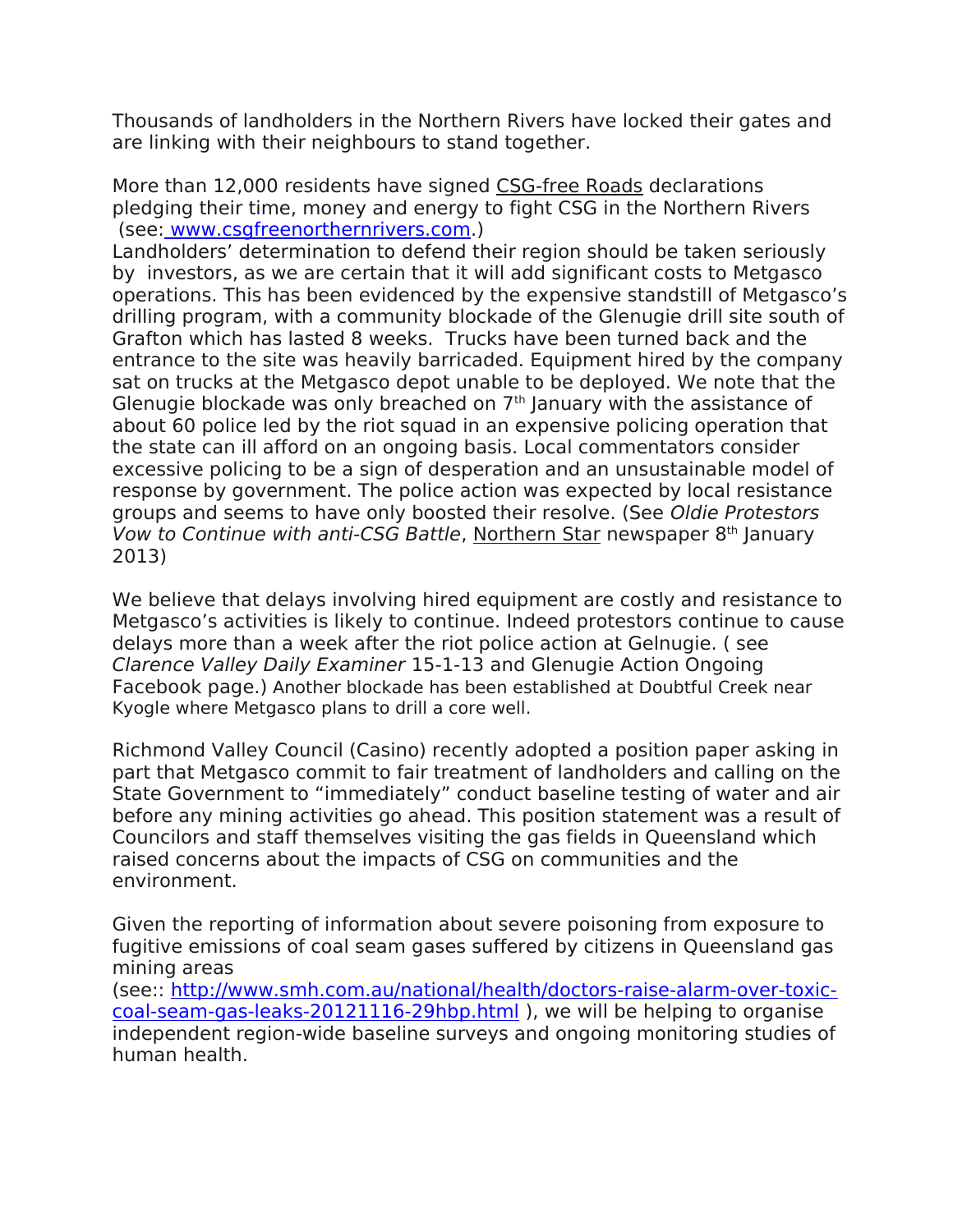This means that any change in health indicators will be correlated with data on CSG contamination of atmosphere and water, and it is likely that appropriate legal action will be vigorously pursued. Metgasco will need to be prepared to compensate members of the community for any deterioration to any aspect of their lifestyles shown to be caused by its activities. As in the case of damage caused to individuals by tobacco and asbestos companies, gas companies will be held to account. Like tobacco and asbestos, health related injury compensation could be massive, but liability probably will not take so long to prove.

Brokers say investing in companies with coal seam operations adds an additional layer of risk. James Samson, of Lincoln Indicators, says coal seam gas is an emotive issue that's not only dividing the community, but also state and federal government politicians. He concludes by noting "The risks of investing in coal seam gas stocks are very real and very publicised." (see: [http://www.thebull.com.au/articles/a/31118-are-coal-seam-gas-stocks](http://www.thebull.com.au/articles/a/31118-are-coal-seam-gas-stocks-just-too-politically-risky-for-punters.html)[just-too-politically-risky-for-punters.html](http://www.thebull.com.au/articles/a/31118-are-coal-seam-gas-stocks-just-too-politically-risky-for-punters.html) )

Furthermore it is very likely that profits to CSG companies will be affected by penalties for fugitive emissions. Studies by experts are now showing that CSG may not be a sensible transitional source of energy in the move to a lower greenhouse gas future. Such research is likely to be rigorously pursued. (see: [http://www.smh.com.au/business/coal-seam-gas-faces-tax-bill-of-billions-](http://www.smh.com.au/business/coal-seam-gas-faces-tax-bill-of-billions-20121118-29k6t.html#ixzz2FkbnsiTI)[20121118-29k6t.html#ixzz2FkbnsiTI](http://www.smh.com.au/business/coal-seam-gas-faces-tax-bill-of-billions-20121118-29k6t.html#ixzz2FkbnsiTI) )

It appears that Metgasco has made only losses to date and will not be able to monetise any gas reserves that may eventually be proven if it manages to complete its exploration program. It seems likely the community will continue to take action to block attempts to establish the Northern Rivers as a gasfield and will prevent the construction of any export pipelines. Any unconventional gas located here will likely be worthless as a "stranded asset."

## **It is our view that the Northern Rivers community as a whole is organised, well-informed and has decided that it does not want CSG investment in its local environment.**

We hope that you find this information useful. **Please reply to the address below.**

## **Scott Sledge,JP**

**President** Northern Rivers Guardians, Inc

**PO Box 309 Murwillumbah, NSW 2484 Australia** Ph: 61 (Australia) 2 6689 7466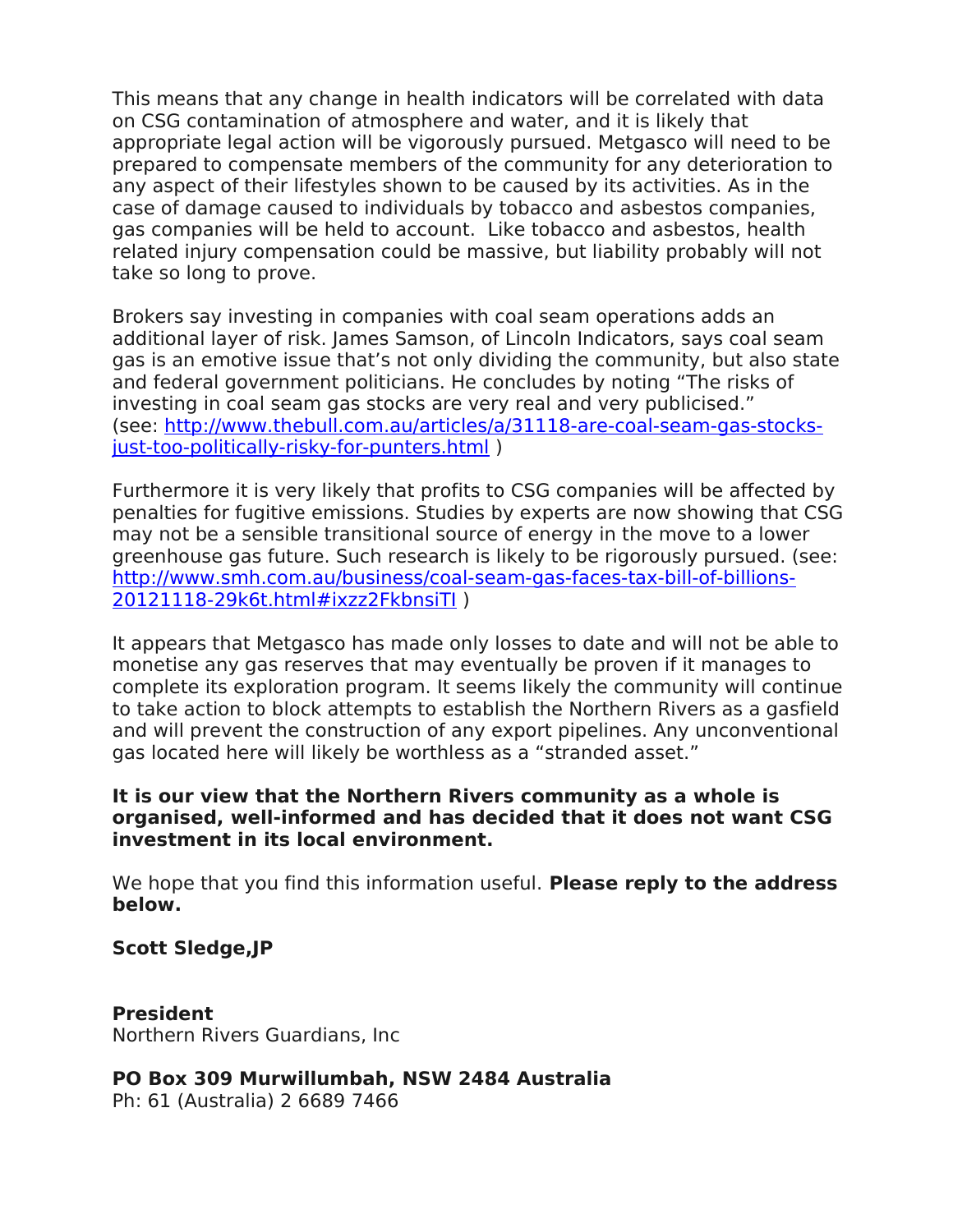## **Additional information**

[Australia](file:///root/Downloads/NULL) has an abundance of conventional gas. Talking about state shortages is just plain silly. In 2009 BHP Billiton Petroleum Vice President, David Banks said "Even after 40 years of production, Bass Strait still has a long life, and we expect to be producing oil and gas for Australians for many more decades."

At the AGM held on 14 Nov 2011 the Metgasco company Chairman's report said – "Electricity demand is growing strongly and old coal fired plants will shut down. Not surprisingly, the price of gas is strengthening because of increasing demand in interstate and overseas markets."

This statement does not appear to be a correct reflection of the state of play. Electricity demand has been falling, causing TransGrid to mothball plans for a new transmission line into the Northern Rivers; old coal plants look set to be replaced by solar thermal or photovoltaic electricity; gas prices are falling in the USA and a world glut is likely when new cheaper fields all around the world come on stream in about 2-5 years time.

The stock price for MEL stood over \$1.20 in 2008 and has fallen from \$0.50 a year ago to \$0.17 today. While the 2012 Annual Report and other material supplied to investors by Metgasco has referred to the company's future prospects in glowing terms, we are of the view that there are important factors not yet revealed which will impact on the company's potential profits. We think that it is important that the market is informed that there is a culture built on a history of success of environmental protection in Metgasco's tenement areas.

[http://www.aljazeera.com/programmes/101east/2013/01/2013177122267414](http://www.aljazeera.com/programmes/101east/2013/01/20131771222674145.html) [5.html](http://www.aljazeera.com/programmes/101east/2013/01/20131771222674145.html)

In 1982 the Wran Government concurred with anti-logging protestors to create the World Heritage-listed rainforest National Parks which draw a wealth of visitors to the Northern Rivers every year. Recently the residents of Kyogle and Tweed Shires successfully chased away the World Rally Championship car race notwithstanding State Government support for the event because the community determined it was an environmentally harmful activity.

in September the voters in Lismore said "no" to CSG mining with more than 87 % of voters in a referendum during the Local Government elections. Both the North Coast National and Casino Show Societies refused offers of sponsorship by Metgasco last year. Most Local Councils in the Northern Rivers have voted to oppose CSG activities. In the Metgasco lease areas CSG-free neighbourhoods have already been declared by residents at Tatham-Greenridge, Bungawalbyn-Whiporie,Stratheden and Dobies Bight/Dyraaba **which includes the current gas field near Casino.**